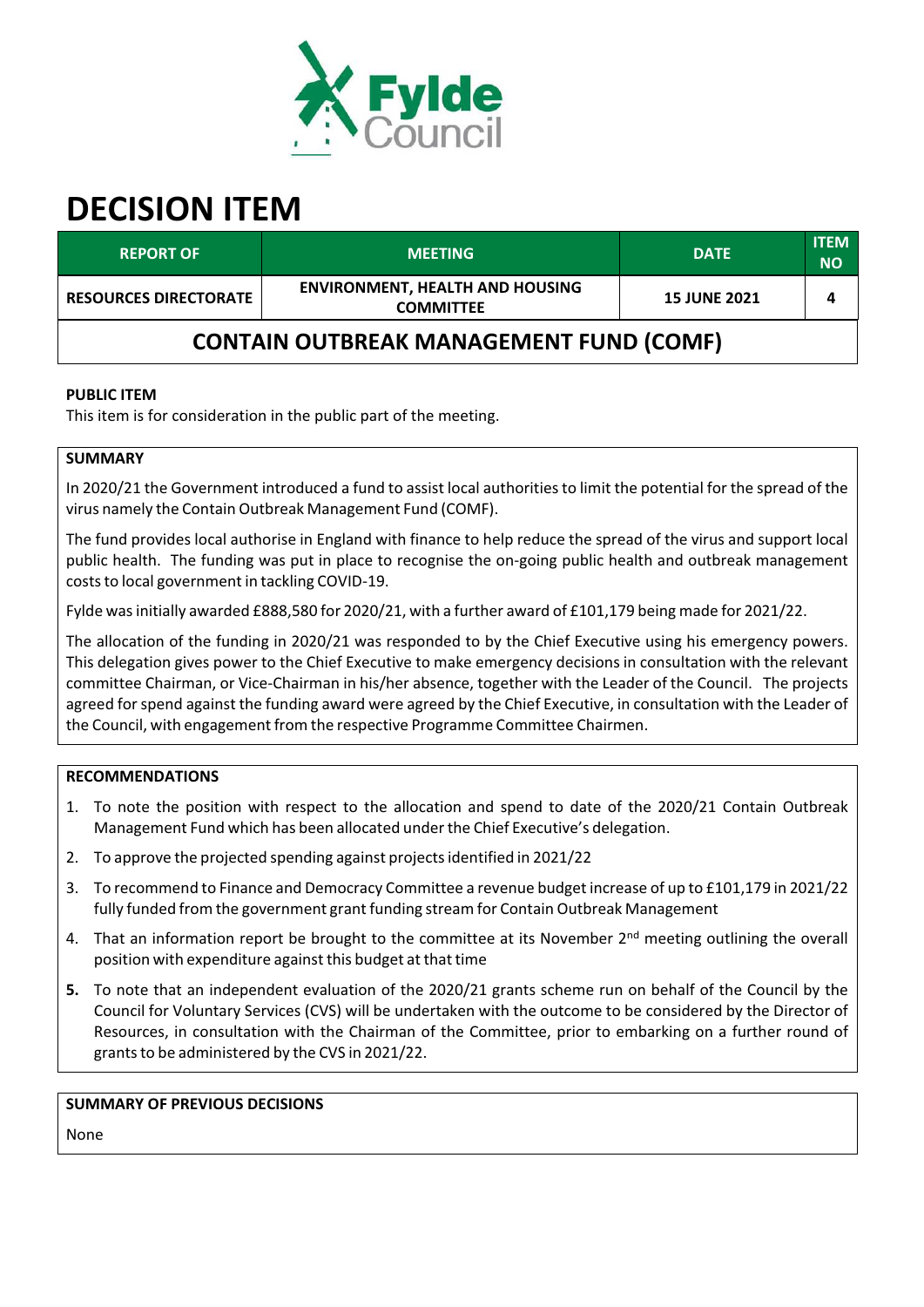| <b>CORPORATE PRIORITIES</b>                                |  |
|------------------------------------------------------------|--|
| Economy – To create a vibrant and healthy economy          |  |
| Environment - To deliver services customers expect         |  |
| Efficiency $-$ By spending money in the most efficient way |  |
| Tourism – To create a great place to live and visit        |  |

## **REPORT**

### **CONTAIN OUTBREAK MANAGEMENT FUND (COMF)**

The Council was been provided with a Contain Outbreak Management Fund (COMF) in the sum of £888,580 for 2020/21. The funding could be rolled into 2021/22 if it was for a committed purpose. A further award of £101,179 was made in 2021/22.

- 1. The Department of Health and Social Care provided some guidance on what it might be appropriate to use the funding for including:
	- *Targeted testing*
	- *Contact tracing*
	- *Enhanced communications and marketing*
	- *Delivery of essentialsfor those in self‐isolation*
	- *Targeted interventionsforspecific sectors*
	- *Harnessing capacity within othersectors*
	- *Specialistsupport*
	- *Additionalresourcesto respond to compliance with, and enforcement of, restrictions and guidance.*
- 2. Table One below shows projected expenditure against the 2020/21 funding award across both 2020/21 and 2021/22.
- **3.** Table Two shows projects considered to date forspend against the 2021/22 budget allocation.
- 4. Clearly some of the budget headings for carry forward items from the 2020/21 budget allocation, together with the proposed budget for 2021/22 are best estimates. Any adjustments to these amounts will be dealt with through financial regulations in terms of virements.
- 5. Members will also recall a fully funded revenue budget increase in the sum of £74,155 was approved at council at its meeting on 19 October 2020 in order to fund a scheme through the Council for Voluntary Services to support local vulnerable residents as a result of the pandemic. The funding from this initiative was a result of funding from DEFRA. This scheme was successfully ran in 2020/21 and as a result a further funding allocation was made within the COMF budget in the sum of £80,000 (see Table One below). The Council for Voluntary Services has indicated its willingness to continue with this initiative in 2021/22 subject to a satisfactory independent evaluation being undertaken of the initial programme to chronicle the good work which has taken place and consider any modifications required going forward to strengthen/streamline the process. The Director of Resources will commission such an evaluation and consider the outcome of thisin consultation with Councillor Threlfall as Chairman of the Committee, prior to embarking on the 2021/22 programme.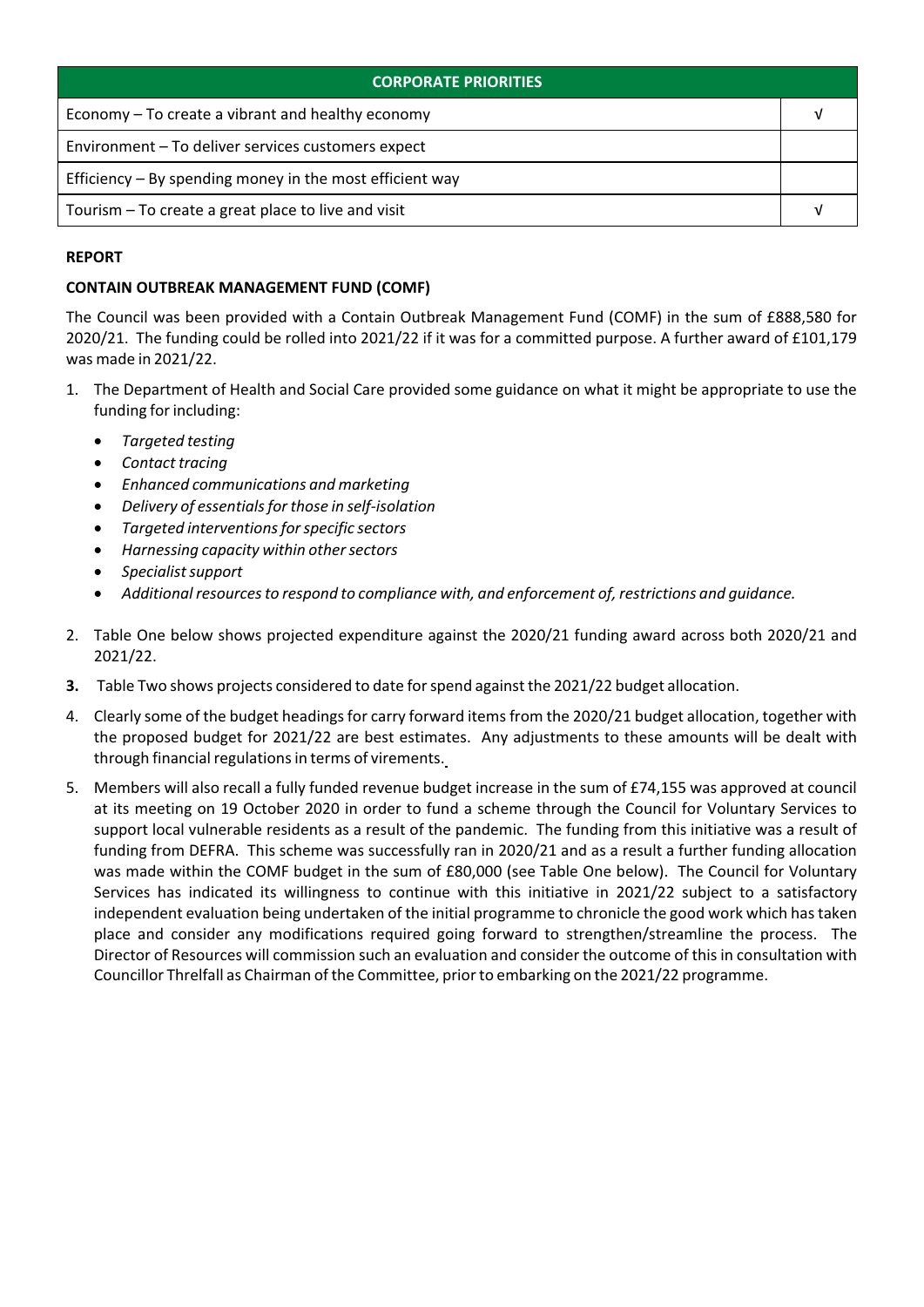

| TABLE ONE COMF 2020/21 - MHCLG Section 31 - Contain Outbreak Management Funding | 888,580 |
|---------------------------------------------------------------------------------|---------|

|                                                        |                                                       |           | <b>Estimated Timelines</b> |
|--------------------------------------------------------|-------------------------------------------------------|-----------|----------------------------|
| <b>COMF Funding Category</b>                           | <b>Expenditure / Project</b>                          | £         | £                          |
|                                                        |                                                       | 2020 / 21 | 2021 / 22                  |
| <b>Additional Contact Tracing</b>                      | Covid-19 Contract Tracing to 30/06/2021               | 17,396    | 18,000                     |
| <b>Enhanced Comms &amp; Marketing</b>                  | Covid Outbreak Communications to 31/03/2021           | 30,777    | 39,723                     |
| <b>Additional Contact Tracing</b>                      | Covid-19 Lateral Flow Testing to 31/03/2022           | 20,384    | 83,124                     |
| <b>Enhanced Comms &amp; Marketing</b>                  | Hire of Electronic Signage to 31/03/21                | 2,872     |                            |
| Compliance & enforcement of restrictions<br>& guidance | Covid-19 Enforcement 2021 /22 (Revenue & Capital)     |           | 208,000                    |
| <b>Additional Contact Tracing</b>                      | <b>Rural Mobile COVID Testing Vehicle</b>             | 44,048    | 3,952                      |
| Compliance & enforcement of restrictions<br>& guidance | Additional Bulk bins and housings - Road Map Resource | 19,821    | 2,179                      |

**£**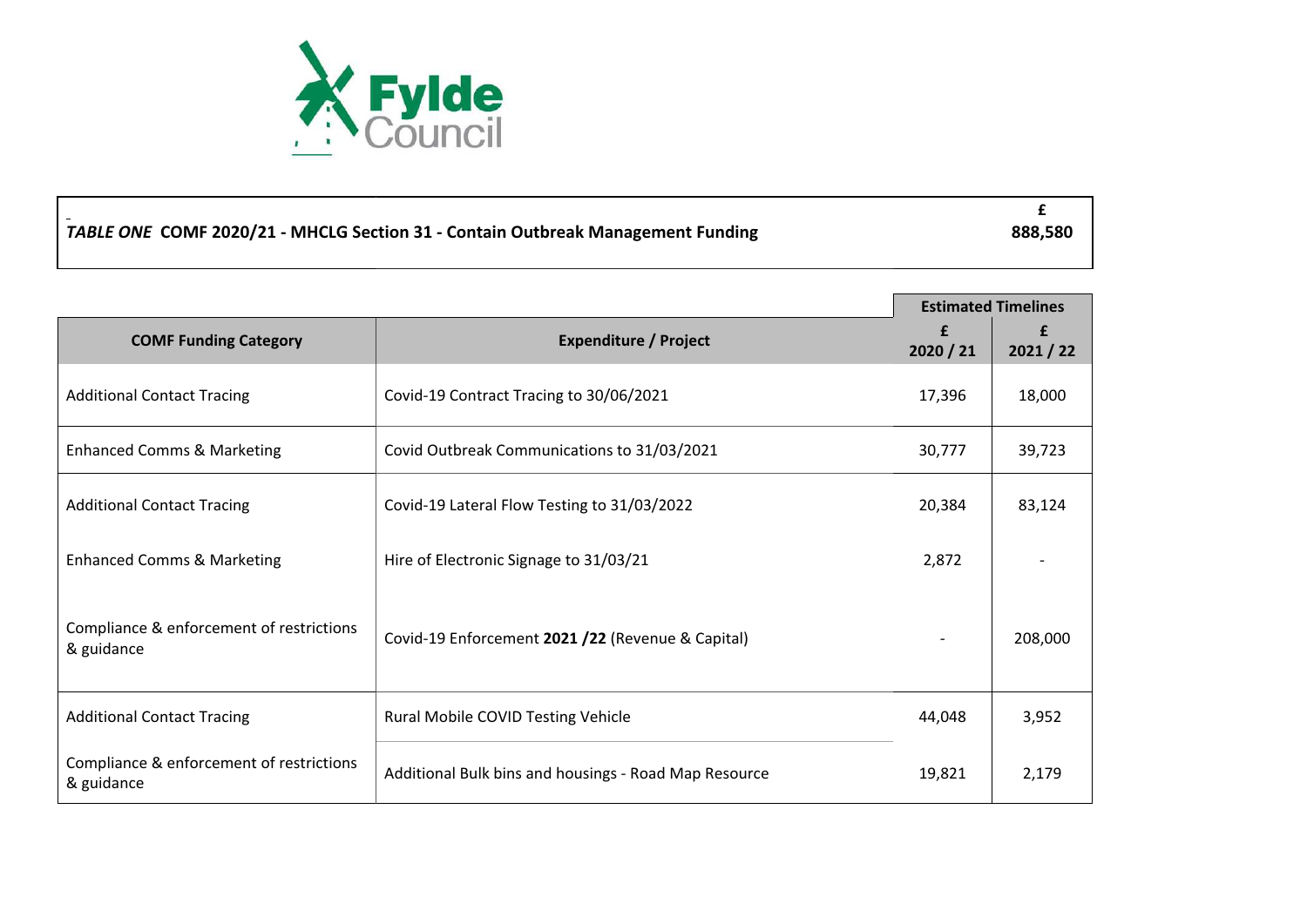| Compliance & enforcement of restrictions<br>& guidance | In year overtime operational operational costs overspent on 3470 and<br>3450 agency budgets                                                                 | 70,000 |        |
|--------------------------------------------------------|-------------------------------------------------------------------------------------------------------------------------------------------------------------|--------|--------|
| Compliance & enforcement of restrictions<br>& guidance | Additional litter pickers / baggers / coastal custodians 29/3 to 17/5 and<br>drivers or agency - Road Map Resource                                          |        | 22,000 |
| <b>Enhanced Comms &amp; Marketing</b>                  | Printing Signage, Advertising digital and print, videography &<br>photography                                                                               | 224    | 29,775 |
| Compliance & enforcement of restrictions<br>& guidance | Possible provision of toilet blocks with cleaner Easter Weekend or<br>signage and marking for existing toilets- Road Map Resource                           | 2,495  | 4,810  |
| <b>Enhanced Comms &amp; Marketing</b>                  | TIC advisors six weekends 29/3 to 17/5 - Road Map Resource                                                                                                  |        | 9,000  |
| <b>Enhanced Comms &amp; Marketing</b>                  | Additional 2 months hire of digital display screens                                                                                                         |        | 9,000  |
| <b>Enhanced Comms &amp; Marketing</b>                  | Purchase of digital screen and licence                                                                                                                      |        | 23,000 |
| Compliance & enforcement of restrictions<br>& guidance | Food consultants for premises recovery                                                                                                                      |        | 35,000 |
| Clinically Vulnerable / shielding                      | Support for the vulnerable / shielding from April 1st                                                                                                       |        | 80,000 |
| Compliance & enforcement of restrictions<br>& guidance | Continuation of Covid Secure Officers (64 hours a week at scp 11 for 13<br>weeks).                                                                          |        | 12,000 |
| Compliance & enforcement of restrictions<br>& guidance | Funding for additional parks staff resource - 3 x agency gardeners/litter<br>pickers at £12.09 per hour - 37 hours per week from 29th March for 21<br>weeks |        | 30,000 |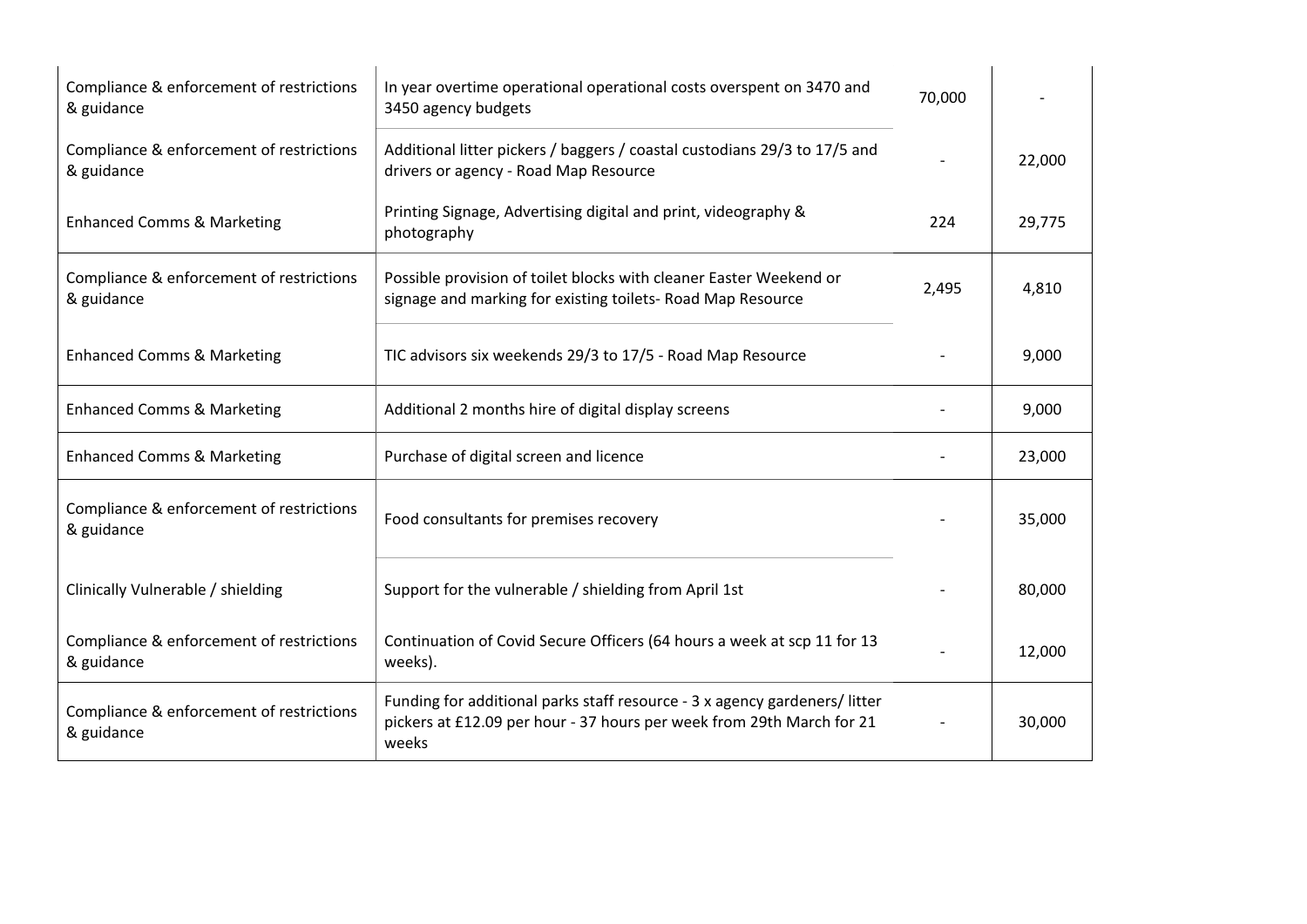|                                                                   |                                                                                                                                                                                              | 208,017 | 680,563 |
|-------------------------------------------------------------------|----------------------------------------------------------------------------------------------------------------------------------------------------------------------------------------------|---------|---------|
|                                                                   |                                                                                                                                                                                              |         |         |
| Compliance & enforcement of restrictions<br>& guidance            | COVID Ambassadors providing weekend and Bank Holiday advice,<br>support, monitoring at each stage of the Road Map                                                                            |         | 10,000  |
| Compliance & enforcement of restrictions<br>& guidance plus Comms | Road Map resource and compliance supervisor role - 20 week position<br>to co-ordinate all COVID related measures and projects within the<br>council and between partners.                    |         | 28,000  |
| <b>Enhanced Comms &amp; Marketing</b>                             | Surveys, research, report and administration cost for evaluation<br>feedback and shared learning on impact of COVID, recovery of the<br>community and economy and long term action / support |         | 20,000  |
| <b>Enhanced Comms &amp; Marketing</b>                             | Borough wide signage campaign for each stage of the national Road<br>Map                                                                                                                     |         | 8,000   |
| Compliance & enforcement of restrictions<br>& guidance            | Portable toilets and servicing - North Beach car park, St Anne's to May<br>17th                                                                                                              |         | 5,000   |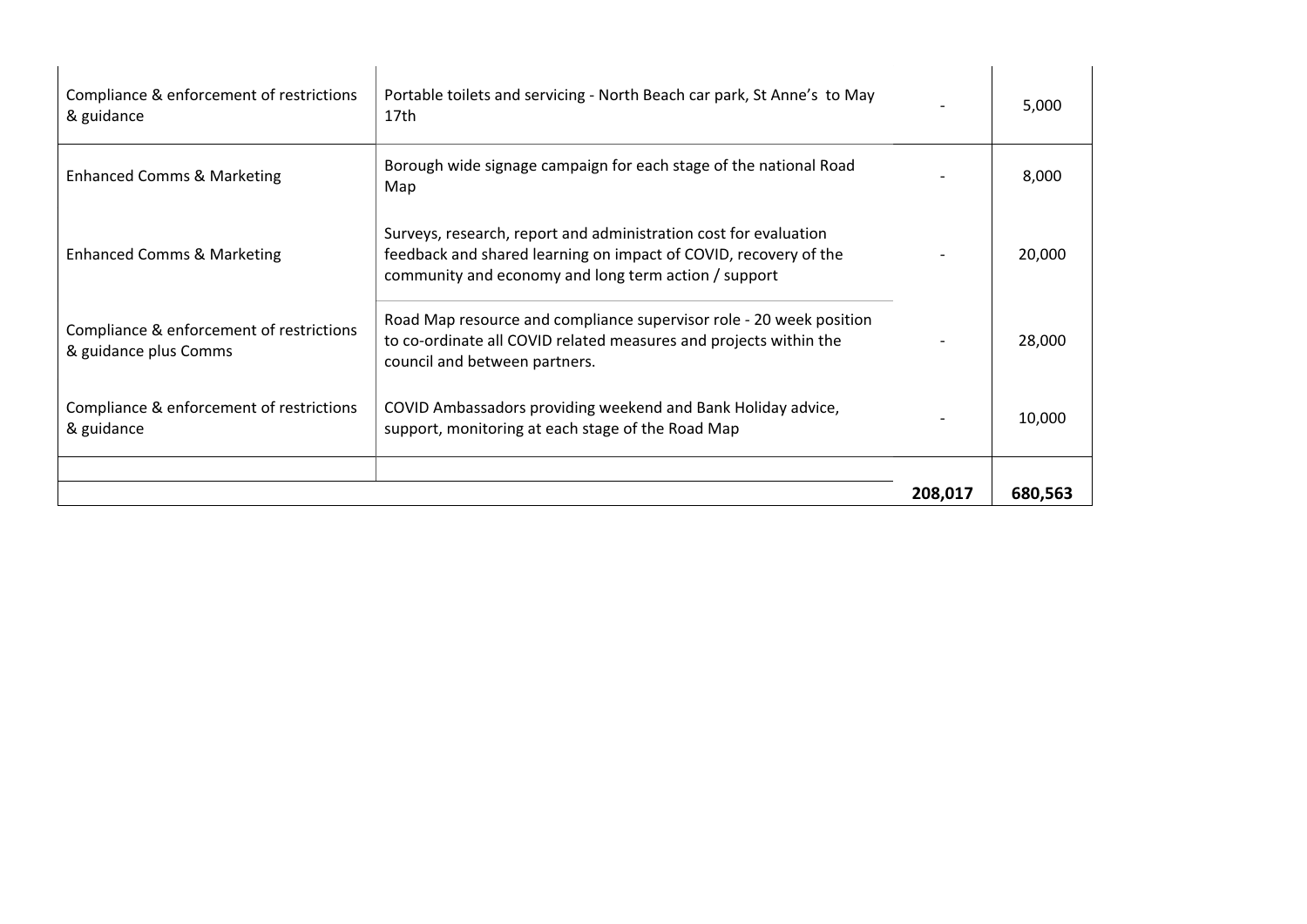| TABLE TWO - COMF 2021/22 - MHCLG Section 31 - Contain Outbreak Management Funding 2021/22 | £101,179 |
|-------------------------------------------------------------------------------------------|----------|
|-------------------------------------------------------------------------------------------|----------|

| <b>COMF Funding Category</b>                           | <b>Expenditure / Project</b>                                                                                                                                                         | £<br>2021 / 22 |
|--------------------------------------------------------|--------------------------------------------------------------------------------------------------------------------------------------------------------------------------------------|----------------|
| Compliance & enforcement of<br>restrictions & guidance | Signage for concessionaires to assist with socially distanced queueing                                                                                                               | 1,000          |
| <b>Enhanced Comms &amp; Marketing</b>                  | Toilet signage                                                                                                                                                                       | 5,030          |
| Compliance & enforcement of<br>restrictions & guidance | Extending arrangements with CSP                                                                                                                                                      | 40,980         |
| Compliance & enforcement of<br>restrictions & guidance | Splash park - Increased staffing resources are required to manage extra<br>crowd stewardship and extra cleansing and sanitising between bookable<br>periods of use to September 2021 | 14,618         |
| Compliance & enforcement of<br>restrictions & guidance | Extra costs to cover high demand shift patterns to respond to high visitor<br>number during the summer months                                                                        | 4,659          |
| <b>Enhanced Comms and Marketing</b>                    | Covid outbreak communications                                                                                                                                                        | 34,892         |